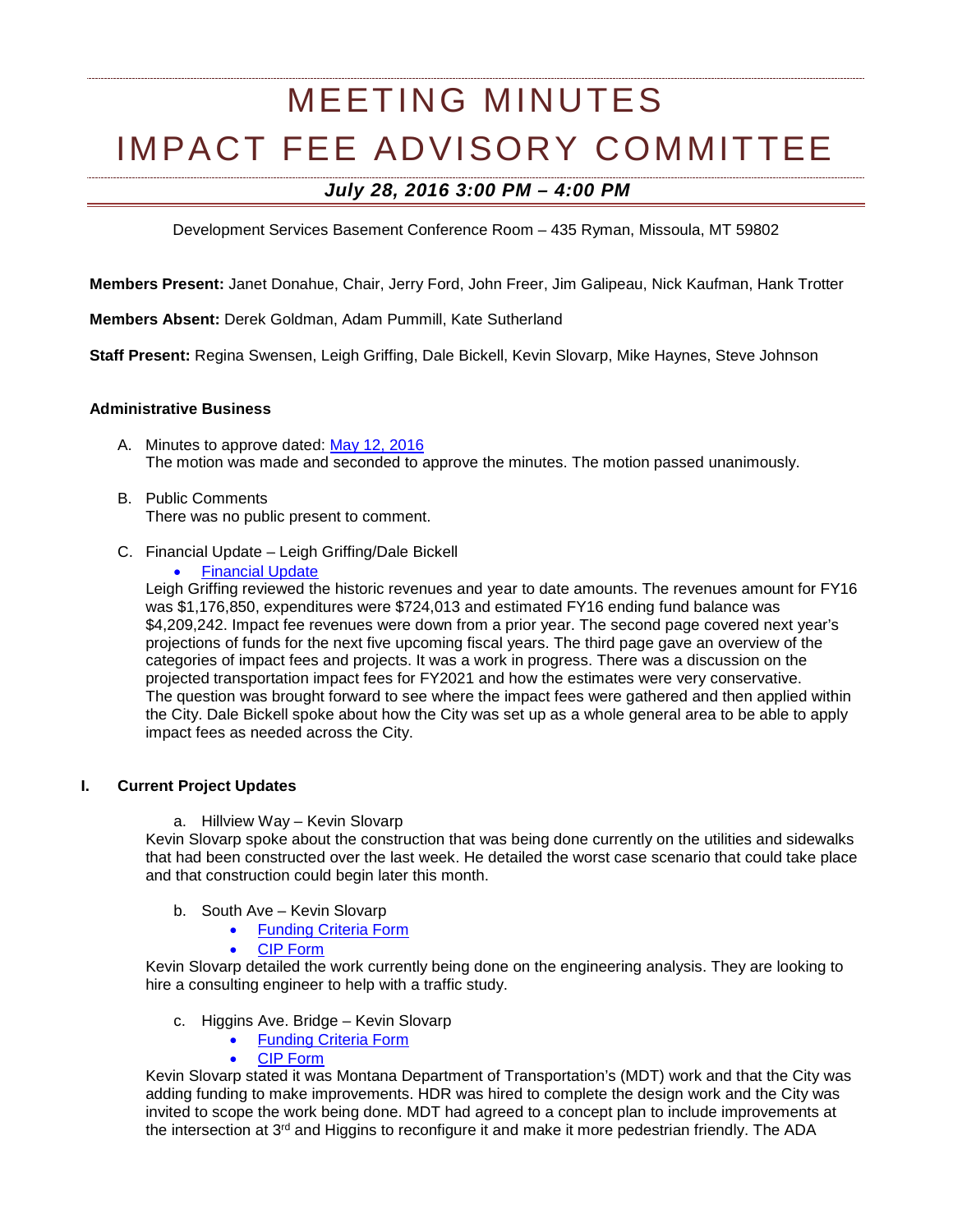access from the Higgins Avenue Bridge to the Riverfront Trail has been appraised for replacement and will be paid for with CMAC money from MDT.

- d. Madison St. Bridge Kevin Slovarp
	- [Funding Criteria Form](https://www.ci.missoula.mt.us/DocumentCenter/View/33693)
	- [CIP Form](https://www.ci.missoula.mt.us/DocumentCenter/View/33696)

Kevin Slovarp spoke about the bid of work for the bridge and the estimate that was done. The lighting bid came in lower than the estimate. It was currently in design and will begin construction in a few months. He spoke about the FY2021 estimate of impact fees to build the sidewalks, which may go away if MDT add-on funding comes in.

- e. Mullan & George Elmer Dr. Intersection Signal Kevin Slovarp
	- **[Funding Criteria Form](https://www.ci.missoula.mt.us/DocumentCenter/View/33725)**
	- [CIP Form](https://www.ci.missoula.mt.us/DocumentCenter/View/33724)

Kevin Slovarp detailed the \$5,000 in FY17 that would be spent on a Warrant Study for signal placement and that most of the funds would be spent in FY2018.

f. Master Park Plan – Donna Gaukler

• [Funding Criteria Form](https://www.ci.missoula.mt.us/DocumentCenter/View/33702)

Dale Bickell detailed how he spoke with Donna Gaukler and didn't feel this project met the criteria set forth by the Funding Criteria Form for use of impact fees, because it couldn't be tied to specific infrastructure so would not be brought forward.

- g. Community Center Donna Gaukler
	- [Funding Criteria Form](https://www.ci.missoula.mt.us/DocumentCenter/View/33701)

Dale Bickell detailed the location proposed and doing a feasibility study to see how much revenue a building could generate and how much subsidy would be needed.

- h. City Hall Growth Plan Dale Bickell
	- [Funding Criteria Form](https://www.ci.missoula.mt.us/DocumentCenter/View/33763)

Dale Bickell stated it was awarded to Sirius construction. They came in below estimates and would begin construction.

#### **II. New Funding Requests**

a. Request for Proposal (RFP) Impact Fee and Funding Criteria Update [Scope of Services Draft](https://www.ci.missoula.mt.us/DocumentCenter/View/35979)

Steve Johnson stated the form was long overdue to be reviewed. He provided a rough draft for suggestions on the scope of services. Nick Kaufman asked to see where the impact fees were coming from and where they were going to be used. He wanted to have that incorporated into the information. Mike Haynes asked for direction into how to split the city into quadrants. Nick Kaufman gave some direction into possible quadrants or districts. John Freer spoke about how the original study didn't have any of the information broken out that way. Nick Kaufman asked if something like that would tie the hands of City staff too much. The discussion revolved around how and when funding was available throughout the City. Nick Kaufman withdrew his request.

Dale Bickell spoke about the process that staff was working on to move forward with the update.

## **III. New Funding Request**

a. Police Department Evidence Van – Mike Brady/Dale Bickell

#### • [Funding Criteria Form](https://www.ci.missoula.mt.us/DocumentCenter/View/35782)

Dale Bickell spoke about the need for a new replacement van and how the Police Department would continue to use the older van. He detailed the amount of funding request of impact fees: \$16,667. There was a discussion about the deficiency of the current form.